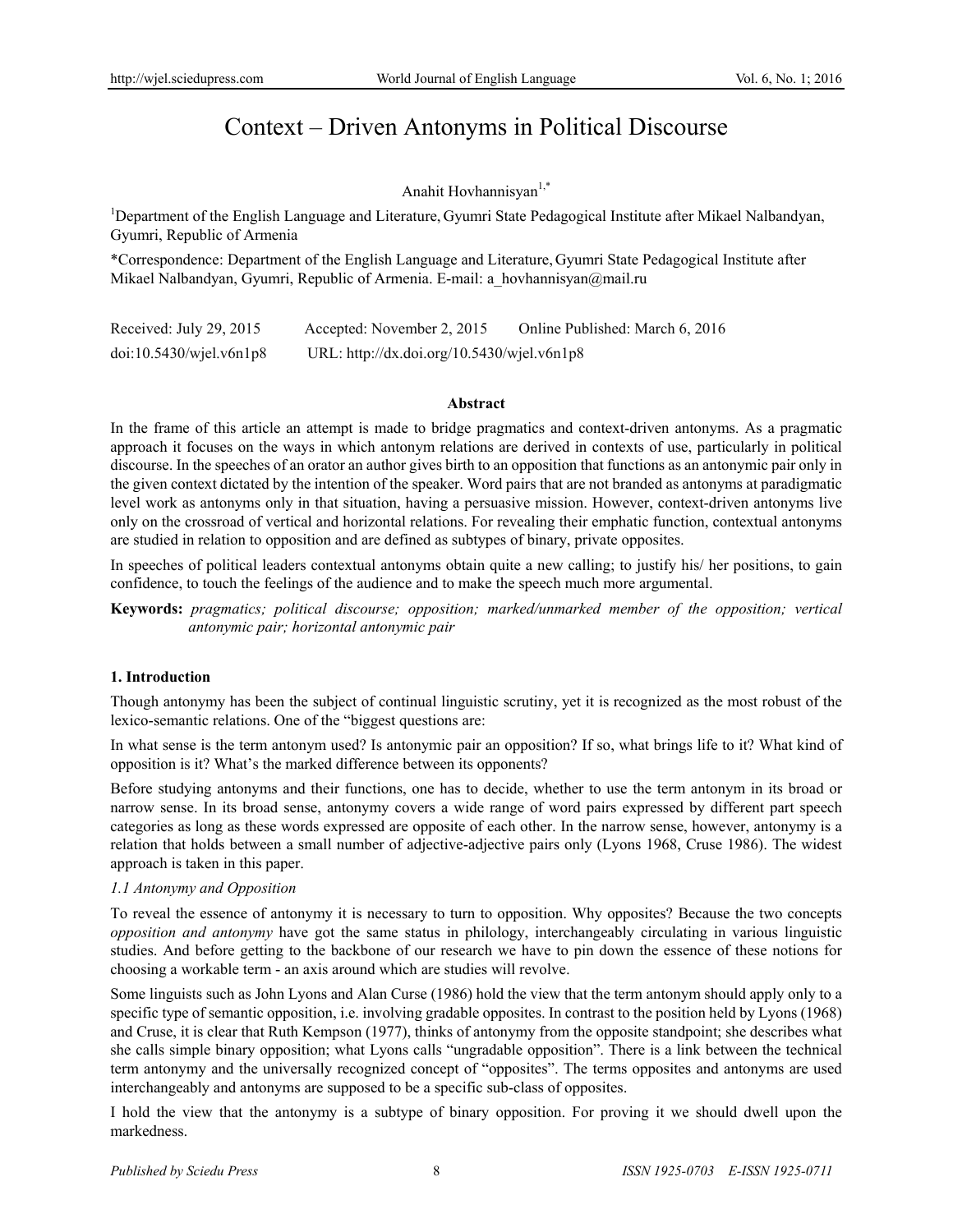Firstly, the members of the opposition are supposed to have two types of features: common and differential as any grouping of words is based upon similarities and contrasts. Secondly, one member of the opposition is characterized by the presence of certain different feature, while the other is characterized by the absence of this feature. The first member is called marked (or strong or positive) and the second member – the unmarked (weak or negative). Thirdly, marked or negative (weak) member is of less functional frequence; its functional appearance is limited. Let's consider the following antonymic pair *high- low.* They make an opposition due to the common meaning that brings them into one entity; they both deal with the same scale of dimension running between two poles or extremes. On the other hand, the marked member of the opposition has pertained a positive feature that is characterized as a distinctive one. Another criterion of markedness is that the unmarked member (*low*) can generally appear in a wider range of syntactic contexts; in particular , the marked antonym can generally occur with measure phrases, but an unmarked one usually cannot, so we can say "Some of the waves are 15 feet high" (Macmillan: 673), but not *" 15 feet low*". Similarly we can say *High School* but never *Low School*, or *high winds* (Macmillan: 673) as "*very strong*", but not low winds or "*that was a low trick*" (as unfair) and dishonest (Macmillan: 674), but never "*that was a high trick*". As we can see the above mentioned opposition lives on two clear - cut roots - root antonyms (or absolute, or proper). Absolute antonyms are words regularly contrasted as homogenous sentence members connected by copulative, disjunctive or adversative conjunctions, or used in parallel conjunctions (Arnold: p193). Whenever a sentence contains an antonym or an antonymic pair, it implicitly or explicitly contains comparison. However, the important point to notice is the denial of the one member of antonymic opposition does not always imply the assertion of the other; when we say young it does not always imply *old.* 

Derivation can also play a role in markedness: in pairs where one antonym is derived from the other, is said to be marked (*pleasant – unpleasant*). It is the derivative affix that makes two words antonyms and they are termed as derivational antonyms. The affix in them serves to deny the quality stated in the stem.

There are typical prefixes and typical patterns that go into play in forming these derivational antonyms.

The regular type of derivational antonyms contains negative prefixes: dis-/-il/-in/ir and so on. Other negative prefixes perform this negative function only occasionally.

"As to the suffixes, it should be noted that modern English gives no examples of words forming their antonyms by adding a negative suffix, such as, for instance, -less. The group is not numerous and in most cases, even when the language possesses words with the suffix- less, the antonymic pairs found in actual speech are formed with the prefix un- .Thus, the antonymic opposition is not selfish: :selfless but selfish:: un selfish" (Arnold: p 196).

We have coined a new term for derivational antonyms – *defective*. They are defective in relation to root antonymic pairs; In the semantic range of non-absolute antonyms the two opponents of the antonymic pair have much in common and differ only in one seme, whereas in root antonyms the scope of differential semantic features is greater.

Worthy of note are also antonyms of triple opposition, where reigns a blending of root and defective antonymic pairs. Thus in the triad *small – medium – large* we have got two types of antonyms: root and defective. The root antonymic pair *small – large* is intertwined with the two defective antonymic pairs: *small- medium –large*

In relation to opposition defective antonymic pair can be defined as private binary type of opposition.

Binary as the opposition is two–membered; the number of members correlated is two and private as one member of the opposition (positive) is characterized by a distinctive feature which lacks the second constituent (negative). Whereas root/ proper or absolute antonymic pairs are polar members of a gradual opposition which may have intermediary elements, the actual number of which may vary from zero to several units, e.g. beautiful-pretty-nice-ugly.

The difference between root and derivational antonyms is not only morphological but semantic as well. To determine its essence we should turn to logic. These notions when contrasted are classified into contradictory or contrary notions. Contradictory notions are mutually opposed, denying one other, e.g. happy-unhappy. Contrary notions are also inconsistent but in a different way. " If some notions can be arranged into a series according to increasing difference in one of their qualities the most distant elements of series will be classed as contrary notions, e.g. young:: old in the series young::middle- aged:: old " ( Arnold: p 197). Therefore derivational antonyms may be characterized as contradictory and root antonyms – as contrary.

## *1.2 Paradigmatic and Syntagmatic Antonyms*

It's a well acknowledged fact that antonym canonicity is the degree to which antonymous words are entrenched in memory and conventionalized as pairs in language.

It is important to differentiate between the antonym canon of a language and the antonym canon of an individual.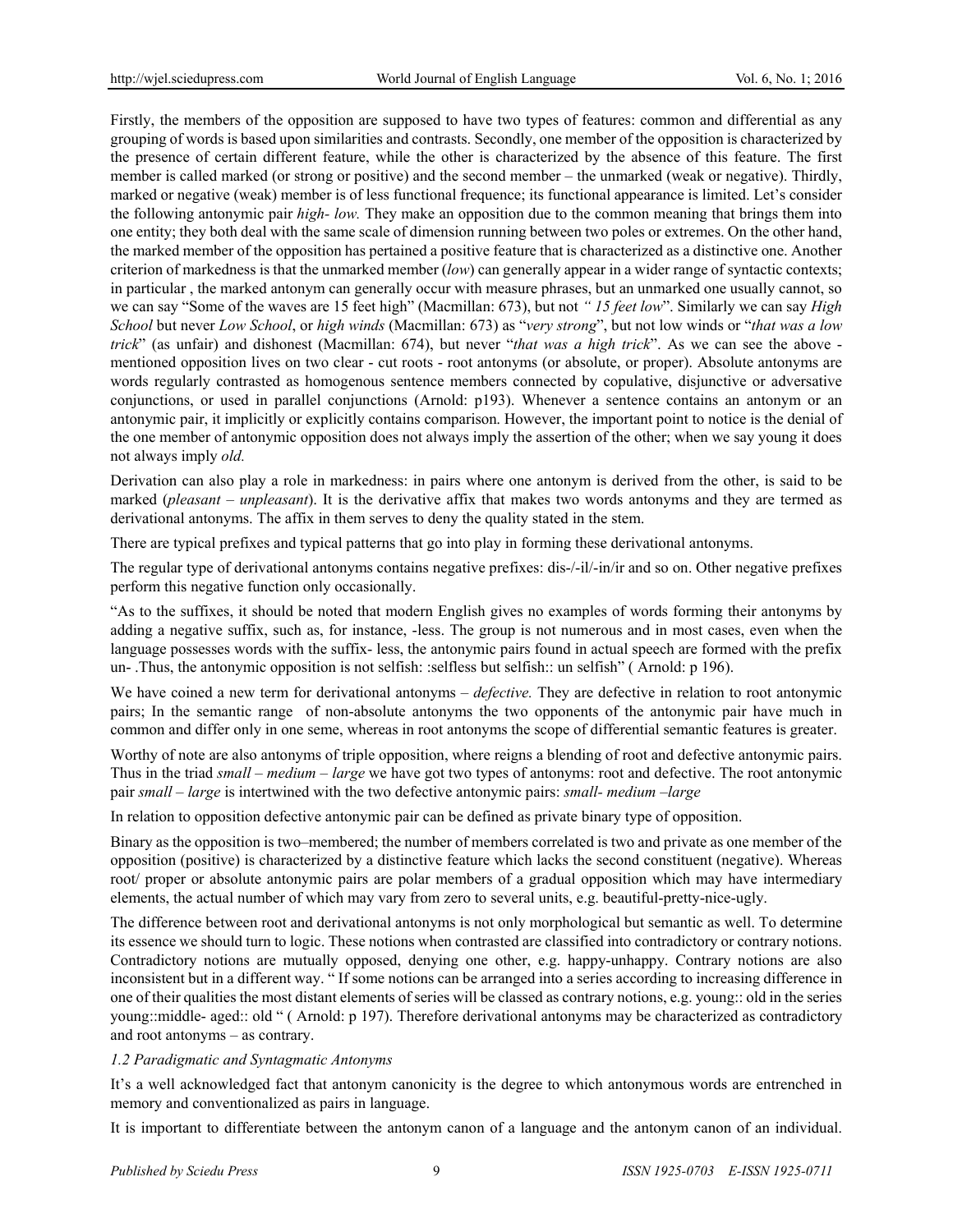Antonyms are parts of the language's canon if they are fixed as antonyms in dictionaries. Since they measure frequency of co-occurrence, they are more likely to treat as canonical pairs that have more common words and senses.

A word can have also multiple antonyms but only one of them is considered to be "the more marked, the more living". For instance if you ask someone for the opposite of "*short*", they are most likely to say "*long*", without considering that "*short*" is not the antonym of "l*ong*" in its "*rude, unfriendly*" sense *She is very busy and can be a little short at times*  Macmillan: p 136). It follows that antonyms are capable of creating different paradigms.

Canonicity in the individual refers to the context-driven or non-canonical antonyms which are not fixed as antonyms in dictionaries; they function as antonyms only in a particular context. Since they measure less frequency of co occurrence, they are most likely to have very limited semantic range.

If we try to define these two phenomena in reference to systemic relations of language than canonical antonymic pairs are to be defined as paradigmatic as they exist between elements of the system outside the strings where they occur in contrast to syntagmatic relations that exist only in a certain context, i.e., paradigmatic are vertical and syntagmatic are horizonted relations by their very nature.

Paradigmatic and syntagmatic antonymic pairs have different distribution from semantic standpoint. Unlike paradigmatic antonymic pairs in the frame of which the two members of the opposition are equally charged in semantics (*good – bad*), in syntagmatic antonymic oppositions one of the members of the opposition has more extreme value than the other as: *good– awful*

To study the properties of antonymic pair at syntagmatic level means to study them in their linear distribution. Here poses another significant question seeking for an urgent answer: why do some words of the same linguistic environment tend to create antonymic pairs and the others not. Undoubtedly, context plays a dominant role; a status of a conductor in an orchestra who directs the roles among the musicians. But semantic potential of a word plays the role of the first violin in this orchestra. In a definite context due to its semantic potential and due to its paradigmatic relations a word gains a dependent status, making a new opposition. This newly- born antonymic pair lives only in the current use as a concrete modification of abstract vertical relations.

## **2. Methodology**

Theoretical background is based on the pragmatic approach to lexical semantic relations, according to which these relations constitute a part of our metalinguistic knowledge (Murphy: 2003).

One of the first analyses of antonymy making use of corpus data was done by Mettinger, who showed that "contrast is a phenomenon showing greater regularity than has hitherto been assumed" (Mettinger: 1994, 46)

Arnold succeeds in proving that the difference between absolute and derivational antonymic pairs is semantic (Arnold: 1973).

I have also adapted for local purposes the methodology of analyzing antonyms in relation to oppositions, proposed by Arnold (Arnold: 1973).

## **3. Semantic - Pragmatic Traits of Context-Driven Antonyms**

As a pragmatic approach it focuses on the ways in which antonym relations are derived in contexts of use, offering ample evidence that antonym choice is context-sensitive.

Politics as discourse is a constantly redefined area. David Bell says that "We are all political beings in our everyday life" (Bell, 1975:10) and adds that: "if politics is communication, we must study who talks to whom and what they say".

Political discourse is peppered with numerous non- canonical antonyms.

Besides different language means and stylistic devices a very powerful technique (antonymy) is widely used by orators to make deep influence on the audience, to gain confidence, to convince the listeners that the interpretation given by the speaker is the only correct one.

Pragmatically estimated, context – driven antonymic pairs are called to perform a new mission in political discourse, i.e., persuasive function. A strong impact on the audience presupposes presence of figurative language. It turns into a figure of speech with bright shades of coloring.

The non – canonical antonyms are studied in the speeches of different American presidents of various times, so as to see whether the time has got its imprint on the function of antonymic pairs in political discourse.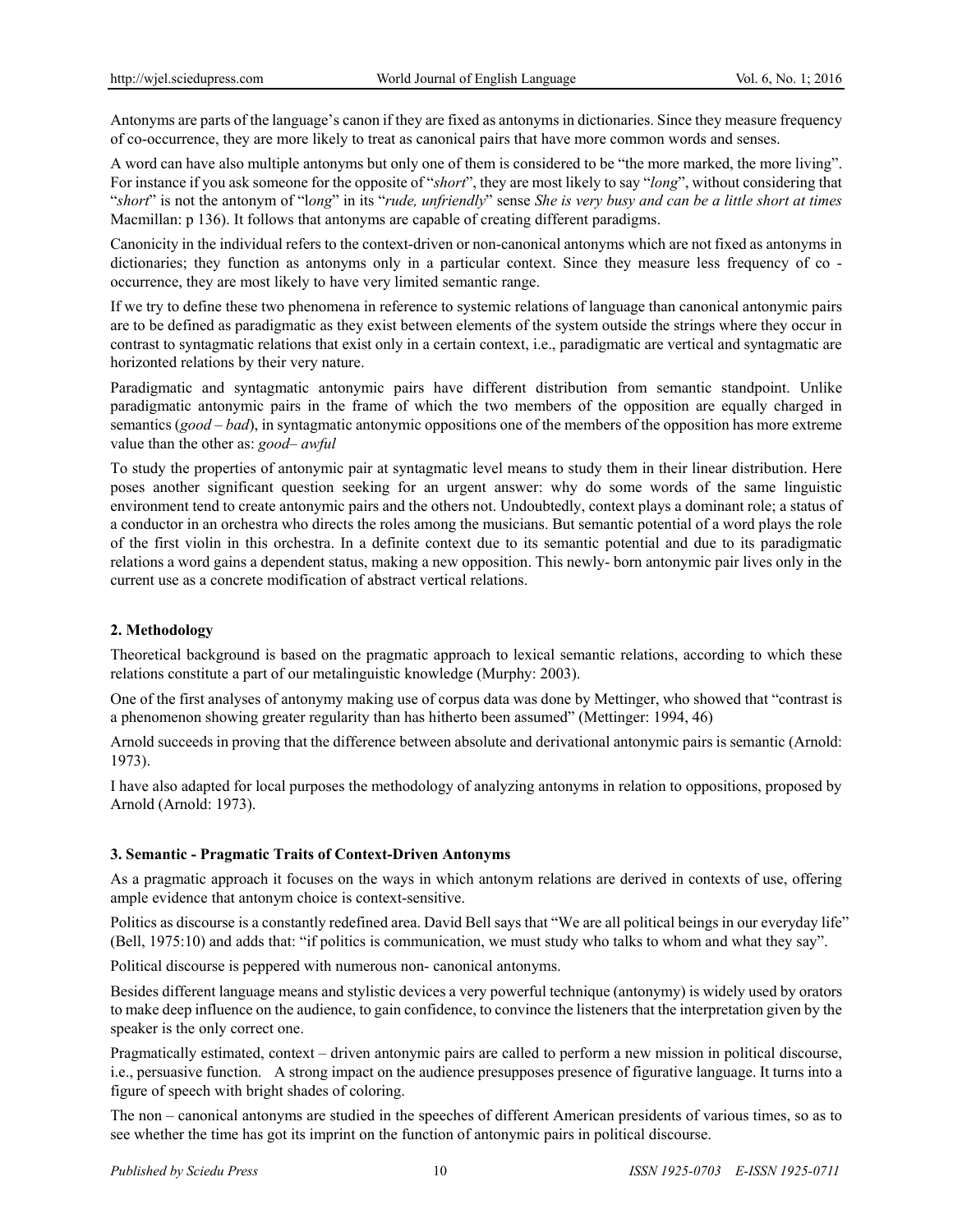Throughout the speeches of the presidents of the United States of America we come across a number of non- canonical antonym pairs which are not fixed as antonyms in dictionaries:

\* The man who does nothing cuts the same sordid figure in the pages of history, whether he be a cynic, or fop, or voluptuary "(Citizenship In A Republic. Theodore Roosevelt, April 23, 1910).

The main mission of non- canonical antonyms here is to show that every man creates his history, his fate and everybody should live in a way that his name be remembered and be saved in the leaves of history.

\* "Character must show itself in the man's performance both of the duty he owes himself and of the duty he owes the state" (Citizenship In A Republic. Theodore Roosevelt, April 23, 1910).

Every person is a part of society, a part of the country he lives in, and besides the duties which he owes to himself and family, every member of the society has some duties to his country as well.

\* "But let me say, with respect to other countries, that I am wholly opposed to the Catholic or Protestant, to compel, prohibit, or persecute the free exercise of any other religion" ("I believe in an America Where the Separation of Church and State is absolute". John F. Kennedy, September 12, 1960).

Kennedy states that the most serious issues of the election were not religious and assured his audience that his Catholic faith would not impact on his public live. Freedom of religion is considered by many people and nations to be a fundamental human right. Religion should not interfere with politics.

\* "Human identity is no longer defined by what one does, but by what one owns. But we have discovered that owing things and consuming things does not satisfy our longing for meaning. We've learned that piling up material goods cannot fill the emptiness of lives which have no confidence or purpose" ("Crisis of Confidence." Jimmy Carter, July 15, 1979).

Here the president infers that materials dominants in American life. A materialistic person is someone who has a preoccupation with the owning of material possessions and equates them to happiness and fulfillment. But owning something and consuming something won't make people happy.

\* "We've got to stop crying and start sweating, stop talking and start walking, stop cursing and start praying" ("Crisis of Confidence". Jimmy Carter, July 15, 1979).

In the above sentence the role of context- driven autonyms is to state that the government should stop talking and start acting. Actions speak louder than words. And people should stop cursing and start trusting their government again.

\* "And while it's hard to hear yourself called deceitful and manipulative, I remember Ben Franklin's admonition that our critics are our friends, for they do Show us our faults". ("I Am Profoundly Sorry". Bill Clinton, December 11, 1998). If we define critics as people who criticize you (find fault with uncover errors), that means that they help you to correct those errors (you can't correct them unless you know about them). Then we can accept (without starting a discussion on what exactly friends are) that people who help us are our friends. It follows that critics are our friends.

\* "The children of this country can learn in a profound way that integrity is important and selfishness is wrong, but God can change us and make us strong at the broken places" ("I Have Sinned". Bill Clinton, September 11, 1998).

Integrity is the quality of being honest and having strong moral principles; moral uprightness. In this context, integrity is the inner sense of "wholeness" deriving from qualities such as honesty and consistency of character, besides it refers to the unity of the United States of America. The word "selfishness of a person who is in the habit of not giving others enough consideration. The same refers to the president of the country. He should never be selfish.

"We'll help the emerging democracies of Iraq and Afghanistan so they can grow in strength and defend their freedom" (Victory Speech. George W. Bush. November 3, 2004).

The ongoing conflicts in Iraq and Afghanistan have taken a tremendous tell on the people of those countries. The decade long war in Afghanistan has continued to take lives with each passing year. As of February 2014, at least 21.000 civilians are estimated to have died violent deaths as a result of this war.

In Iraq, over 70 percent of those who died of direct war violence have been civilians. So it is of vital importance for these countries to step wars and gain freedom. Moreover, the USA will give these countries a helping hand.

\* "It's the answer spoken by young and old, rich and poor, Democrat and Republican, black, white, Latino, Asian, Native American, gay, straight, disabled and not disabled – Americans who sent a message to the world that we have never been a collection of Red States and Blue States. We are, and always will be, the United States of America" (Election Victory Speech. B. Obama, 4 November, 2008).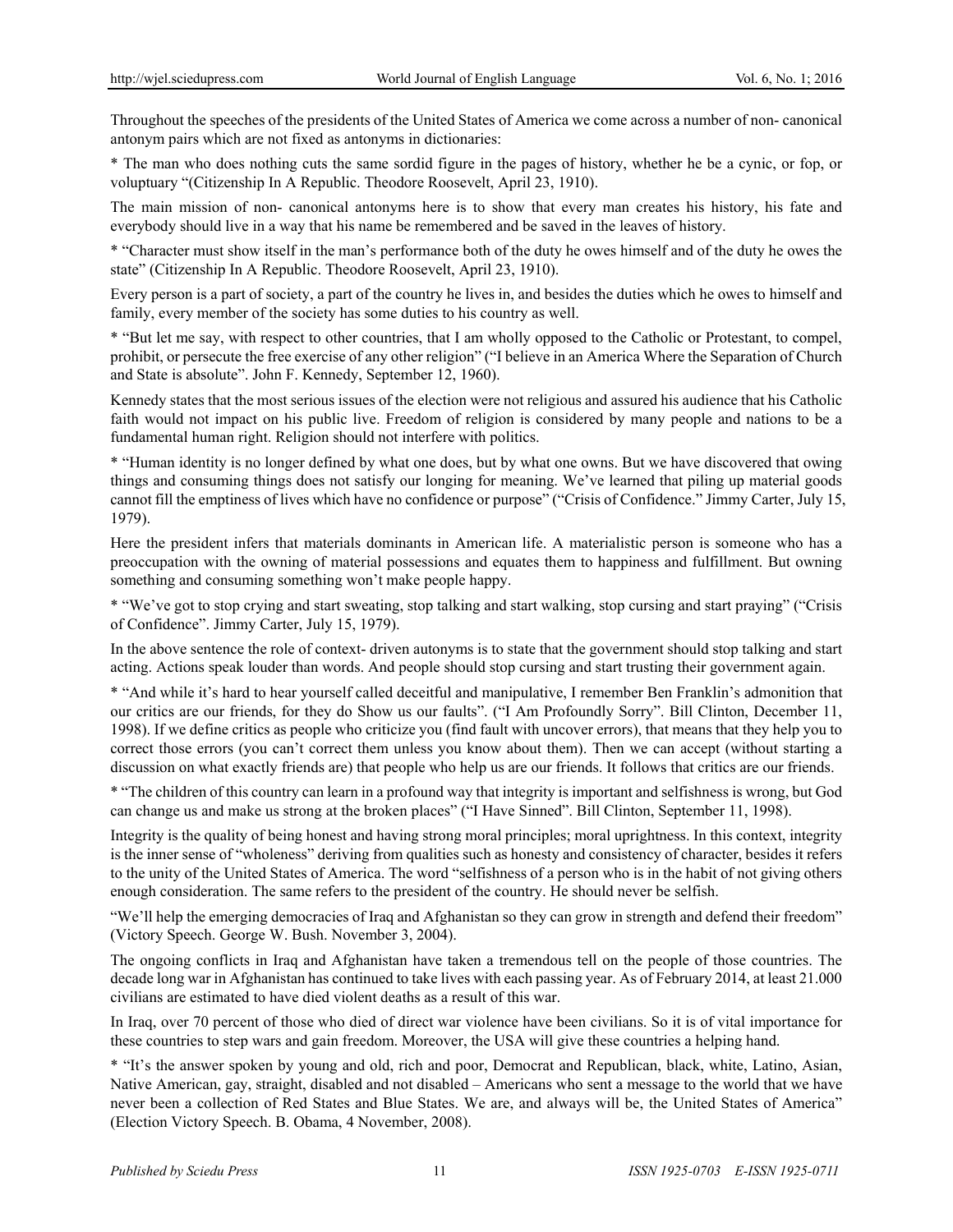America is the place where a man from Africa or Asia, Christian or Muslim can become the leader of the country. That this could and did happen re-defines what the nation is. This made Obama not only popular, as measured by the election results, specifically among all groups who have been excluded from full participation in the American dream, or feel so exclude: black and browns, Latinos and Asians Jews and Muslims, and youth and women, disabled – not disabled. It also has made him popular around the globe: more popular in many nations, than their own leaders, a "brand" that many  $up - and - coming - politicians seek to be associated with. He has presented a very attractive$ American face to the world.

Red states and blue states refer to those states of the United States whose residents predominantly vote for the Republican (red) or Democratic Party (blue) presidential candidates. The colors red and blue are also part of the colors of the U.S. flag.

\* "… We honor them not as makers of war, but as wagers of peace". (Nobel Lecture. B. Obama, 10 December.2009)

Peace requires responsibility, peace entails sacrifice. The verb "to wage" presupposes an activity to be carried on, an action (usually a campaign or war).By using "peace" as an argument of such a predicate, he bends its meaning, which no longer can be considered as state of affairs, or as an "absence of conflict". Throughout this move the orator introduces as a metaphorical and paradoxical expression.

In the speeches of the president proper or root antonymic pairs are intertwined with context-driven, non-canonical antonyms.

"There is also one rule that lies at the heart of every religion-that we do unto others as we would have them do onto us. This truth transcends nations and people –a belief that isn't new; that isn't black or white or brown; that isn't Christian or Muslim or Muslim or Jew".

Here Barack Obama uses both canonical and non- canonical antonymic pairs: black/white, white/brown, Christian /Muslim, emphasizing that no matter what colour your skin is or what religion you belong to, you are a human being and you have equal rights. Through this crucial device, Barack Obama evokes specific images, creating memorable mental pictures in the audience.

Those already quoted will suffice to illustrate both the linguistic essence of proper antonyms and their pragmatic impact.

## **4. Conclusion**

To sum up, human thinking and languages are closely related and the significance of antonymy in human thinking is inevitably reflected in human language. Human beings have a general tendency to polarize experience and judgment – to think in opposites. And this would explain the existence of a large quantity of antonyms in the vocabulary of human languages. Describing antonyms in terms of maximal similarity and minimal difference means that words have different antonyms in different contexts depending on which of the words' properties are most relevant to contrast within a particular context use. Antonyms are never used arbitrarily but with a purpose. Context driven antonyms pairs are often used in political speeches to achieve rhetorical effects. Antonymy is a powerful technique used by orators to achieve their desired effect, that is persuasion. While horizontal antonym is variable i.e. context dependent, particular antonymic pairs are often canonical in that they are known without reference to context and can be labeled as invariants.

## **References**

Arnold I.V. (1973). *The English Word*. Moscow "Visshaya shkola".

Bell D. (1975). *The Revolution of Rising Entitlements*. Fortune.

Cruse D Alan. (2000). *Lexical Semantics*. Cambridge University Press.

Cruse, D. A. (2000). *Meaning in Language: An Introduction to Semantics and Pragmatics*. Oxford: Oxford University Press.

Kempson, R.M. (1971). *Semantic Theory (Cambridge Textbooks in Linguistics)*. Cambridge University Press.

- Lehrer, A., & Lehrer, K. (1982). Antonymy. *Linguistics and philosophy, 5*(4), 483-501. http://dx.doi.org/10.1007/BF00355584
- Lyons. (1968). *Introduction to theoretical linguistics*. Cambridge: Cambridge University Press.